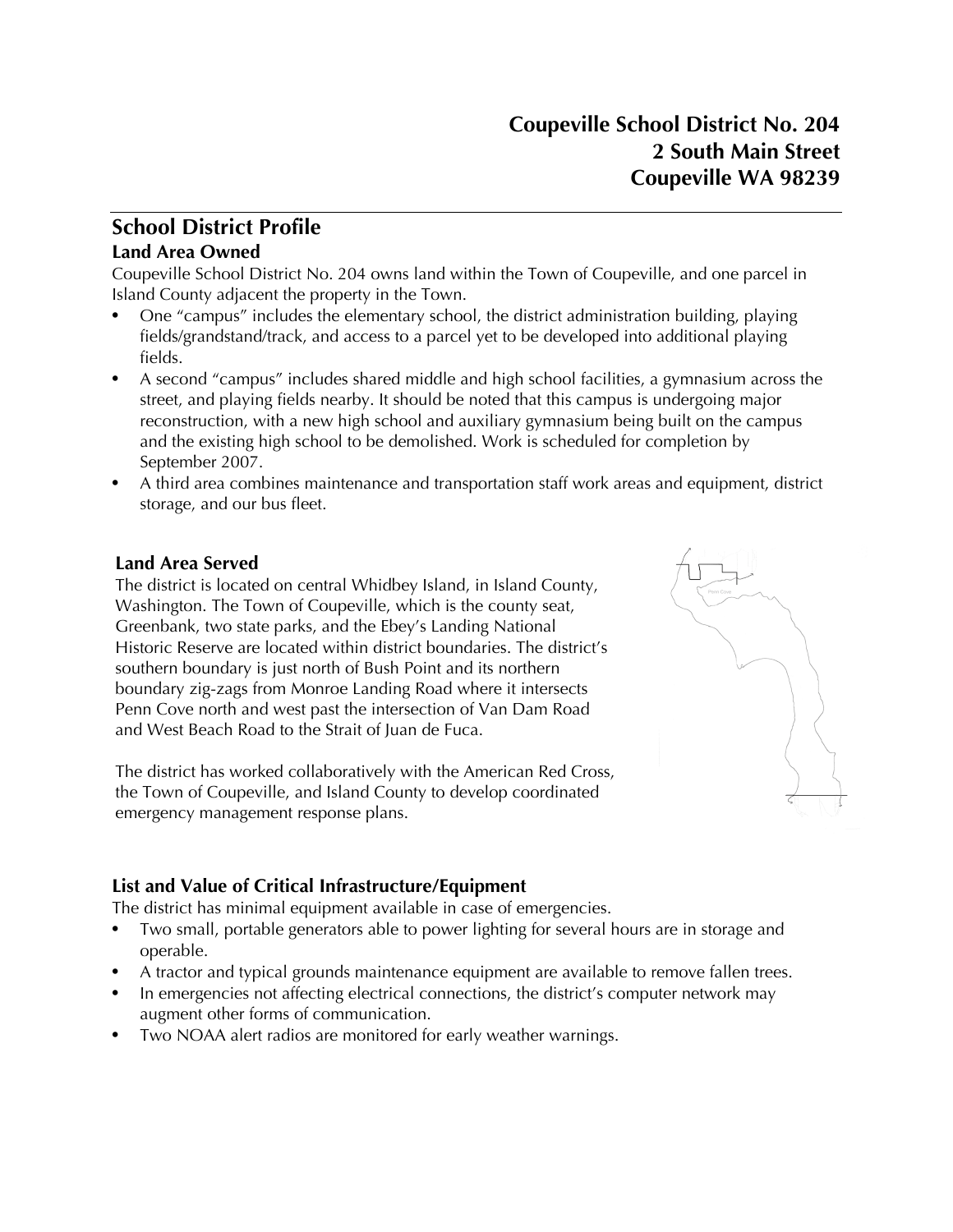#### **List and Value of Facilities Owned by District**

| <b>Location</b>                                                                                                                                                                          | <b>Building Value</b>                                         | <b>Contents Value</b>            | <b>Total Value</b> |
|------------------------------------------------------------------------------------------------------------------------------------------------------------------------------------------|---------------------------------------------------------------|----------------------------------|--------------------|
| <b>Address</b>                                                                                                                                                                           |                                                               |                                  |                    |
| <b>District Administration</b><br>2 South Main Street, Coupeville WA                                                                                                                     | \$83,160                                                      | \$50,000                         | \$133,160          |
| Coupeville Elementary School<br>6 South Main Street, Coupeville WA<br>Main School Building<br>Multipurpose Classroom<br>Portable Classrooms                                              | \$4,878,972<br>1,030,422<br>394,050                           | \$400,000<br>0<br>$\Omega$       | \$6,703,444        |
| Coupeville Middle and High School<br>501 South Main Street, Coupeville WA<br>Middle School Building<br>High School Building<br>High School Annex<br>Voc-Tech Building<br>High School Gym | \$4,361,500<br>4,162,767<br>1,232,910<br>184,000<br>1,910,700 | \$400,000<br>1,200,000           | \$13,451,877       |
| Maintenance and Bus Barn<br>650? South Main Street, Coupeville WA<br>Maintenance Building<br><b>Bus Barn Building</b><br><b>Buses</b>                                                    | \$250,000<br>210,000                                          | \$100,000<br>$\theta$<br>272,377 | \$823,377          |
| Totals                                                                                                                                                                                   | \$18,698,481                                                  | \$2,422,377                      | \$21,120,858       |

### **Current and Anticipated Service Trends**

The district currently serves approximately 1,125 students in grades K-12 at the locations listed above, as well as at rented facilities at the Camp Casey Conference Center. There are 130 regular full time or part time staff at these locations, as well as numerous volunteers and auxiliary staff.

The district also makes its facilities available on a regular basis to community groups and organizations for use during non-school hours, with the result that at least some portion of school facilities are in operation from approximately 7 AM to 9 PM most weekdays (mid-August through June) and often on weekends. Classroom usage during the summer is reduced, typically accommodating a four-week summer school program located at one school and periodic community use.

The district has agreements with the Island County chapter of the American Red Cross for use of its multipurpose room and high school gym in case of widespread emergency.

The above services are expected to continue indefinitely.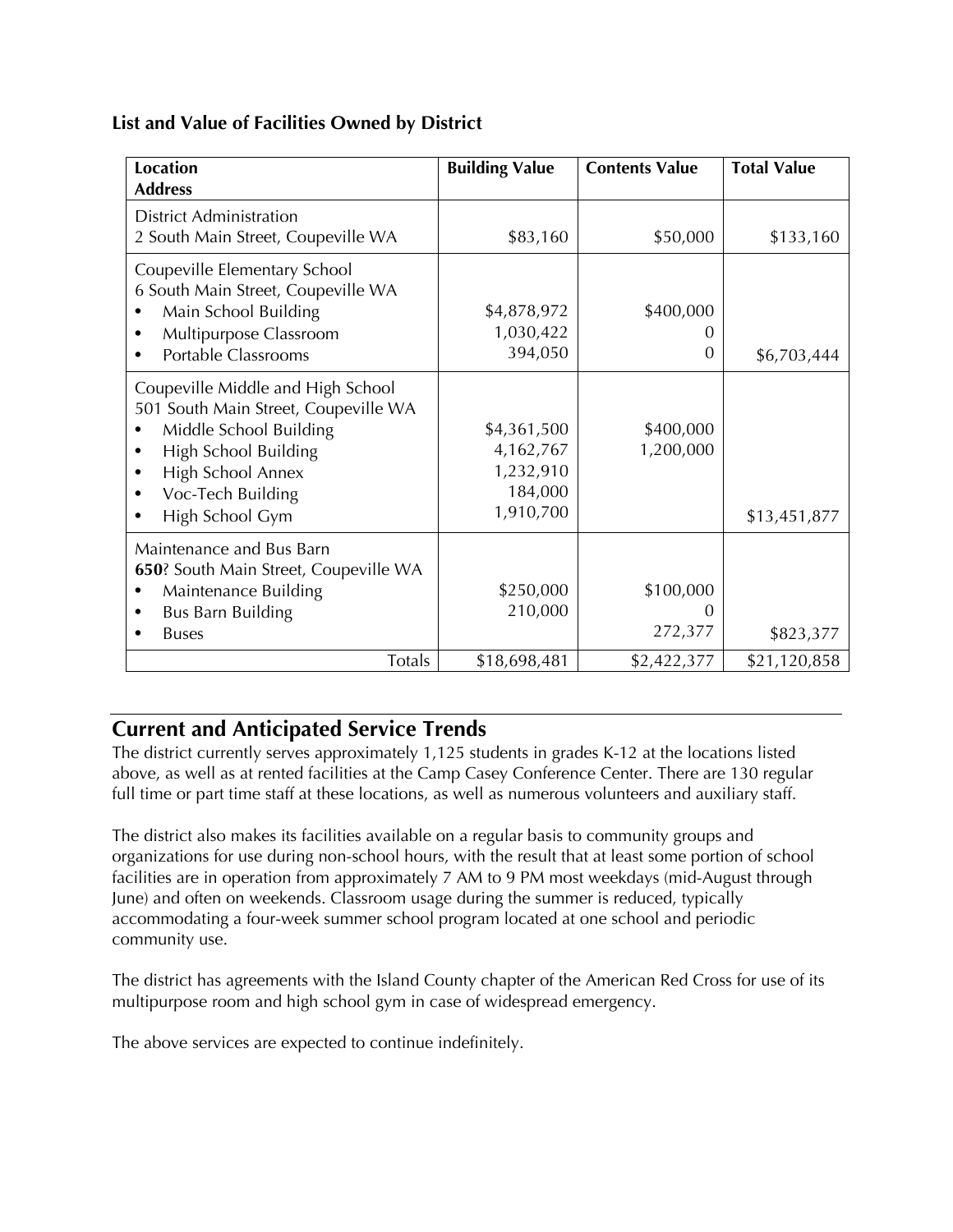#### **Natural Hazard Event History**

Natural hazards for this area typically include weather-related hazards – most significantly windstorms, snow, and rapid thawing after freezing – and earthquakes. Weather-related events are anticipated annually.

The earthquake in February 2001 resulted in damage to portions of the 1940s high school building. This structure will be demolished by September 2007 following completion of a new high school building.

# **Natural Hazard Risk/Vulnerability Risk Ranking**

The district is most vulnerable to the following natural hazards:

- 1. Severe storms
- 2. Landslide
- 3. Earthquake
- 4. Fire
- 5. Tsunami

# **Existing Mitigation Strategies and Proposed Mitigation Initiatives**

| <b>Hazard</b>                 | <b>Mitigation Strategies</b>                                                                                                                                                                                                                                                                                                                                            | <b>Response</b>                                                                                                                                                | <b>Recovery</b>                                                                                                                             |
|-------------------------------|-------------------------------------------------------------------------------------------------------------------------------------------------------------------------------------------------------------------------------------------------------------------------------------------------------------------------------------------------------------------------|----------------------------------------------------------------------------------------------------------------------------------------------------------------|---------------------------------------------------------------------------------------------------------------------------------------------|
| <b>Severe</b><br><b>Storm</b> | NOAA radios monitored.<br>Emergency communication<br>systems in place for students and<br>staff.<br>Emergency transportation routes<br>identified and communicated to<br>families.<br>Roads monitored by<br>transportation supervisor and<br>through communication with<br>Island County Public Works.<br>Chains and radios on all buses.<br><b>Proposed:</b> See below | Maintain communication<br>with staff and families<br>regarding school<br>schedules.<br>Tour facilities to assess<br>damage.                                    | Prioritize and<br>schedule repair to<br>damaged facilities.<br>Evaluate<br>effectiveness of<br>response; adjust<br>procedures.              |
| Landslide                     | Communication with Island<br>County Public Works for<br>notification of road closures.<br>Communication with Cedar<br>Program in the event a landslide<br>affects classroom space at Camp<br>Casey.                                                                                                                                                                     | Reroute student bus<br>transportation if<br>necessary.<br>Use school buses to<br>transport students away<br>from the danger area if<br>Cedar Program affected. | Provide school-<br>related support<br>services for affected<br>families.<br>Evaluate<br>effectiveness of<br>response; adjust<br>procedures. |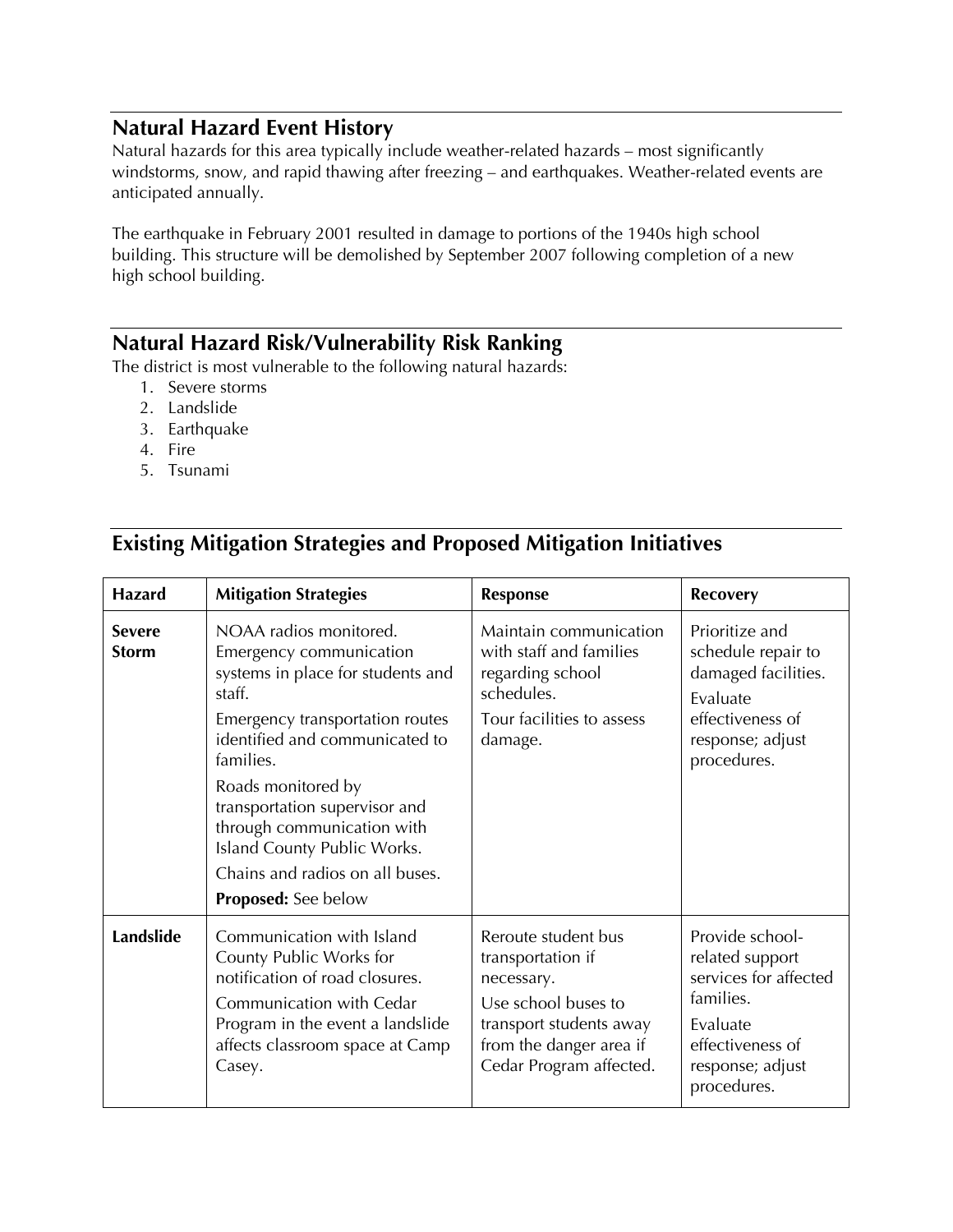| Hazard            | <b>Mitigation</b>                                                                                                                                                                                                                                    | <b>Response</b>                                                                                                                                                                                                                                                                                                                                                                   | <b>Recovery</b>                                                                                                                                                                                                                      |
|-------------------|------------------------------------------------------------------------------------------------------------------------------------------------------------------------------------------------------------------------------------------------------|-----------------------------------------------------------------------------------------------------------------------------------------------------------------------------------------------------------------------------------------------------------------------------------------------------------------------------------------------------------------------------------|--------------------------------------------------------------------------------------------------------------------------------------------------------------------------------------------------------------------------------------|
| <b>Earthquake</b> | Earthquake response procedures<br>in place and drills held on a<br>regular basis.<br>Safety officer supervises<br>installation of shelving and<br>equipment capable to minimize<br>injury during earthquake.<br>Proposed: See below                  | Evacuate students and<br>staff post-quake.<br>Provide first aid to injured<br>individuals and/or<br>contact 911 in the event<br>of serious injury.<br>Follow shut-down<br>procedures for water and<br>electricity.<br>Conduct comprehensive<br>survey of facilities for<br>damage, and document<br>damage found.<br>Determine whether it is<br>safe to re-enter each<br>facility. | Prioritize and<br>schedule repair to<br>damaged facilities.<br>Provide counseling<br>services as needed.<br>Return to normal<br>operation as soon<br>as possible.<br>Evaluate<br>effectiveness of<br>response; adjust<br>procedures. |
| <b>Fire</b>       | Fire response procedures in place<br>and drills held on a regular basis.<br>Automatic sprinkler systems in<br>newer facilities.<br><b>Proposed:</b> See below                                                                                        | Evacuate students and<br>staff.<br>Provide first aid to injured<br>individuals and/or<br>contact 911 in the event<br>of serious injury.<br>Conduct comprehensive<br>survey of facilities for<br>damage, and document<br>damage found.<br>Determine whether it is<br>safe to re-enter the<br>facility.                                                                             | Prioritize and<br>schedule repair to<br>damaged facilities.<br>Provide counseling<br>services as needed.<br>Return to normal<br>operation as soon<br>as possible.<br>Evaluate<br>effectiveness of<br>response; adjust<br>procedures. |
| Tsunami           | Tsunami procedures are being<br>developed for the Cedar Program<br>at Camp Casey. This is the only<br>school facility likely to be<br>impacted by a tsunami.<br>Staff have cell phones and a<br>calling list to communicate with<br>district office. | Evacuate students and<br>staff.<br>Wait until authorized to<br>return to facilities.                                                                                                                                                                                                                                                                                              | Use alternative<br>classroom facilities,<br>if necessary.<br>Provide counseling<br>services as needed.<br>Return to normal<br>operation as soon<br>as possible.<br>Evaluate<br>effectiveness of<br>response; adjust<br>procedures.   |